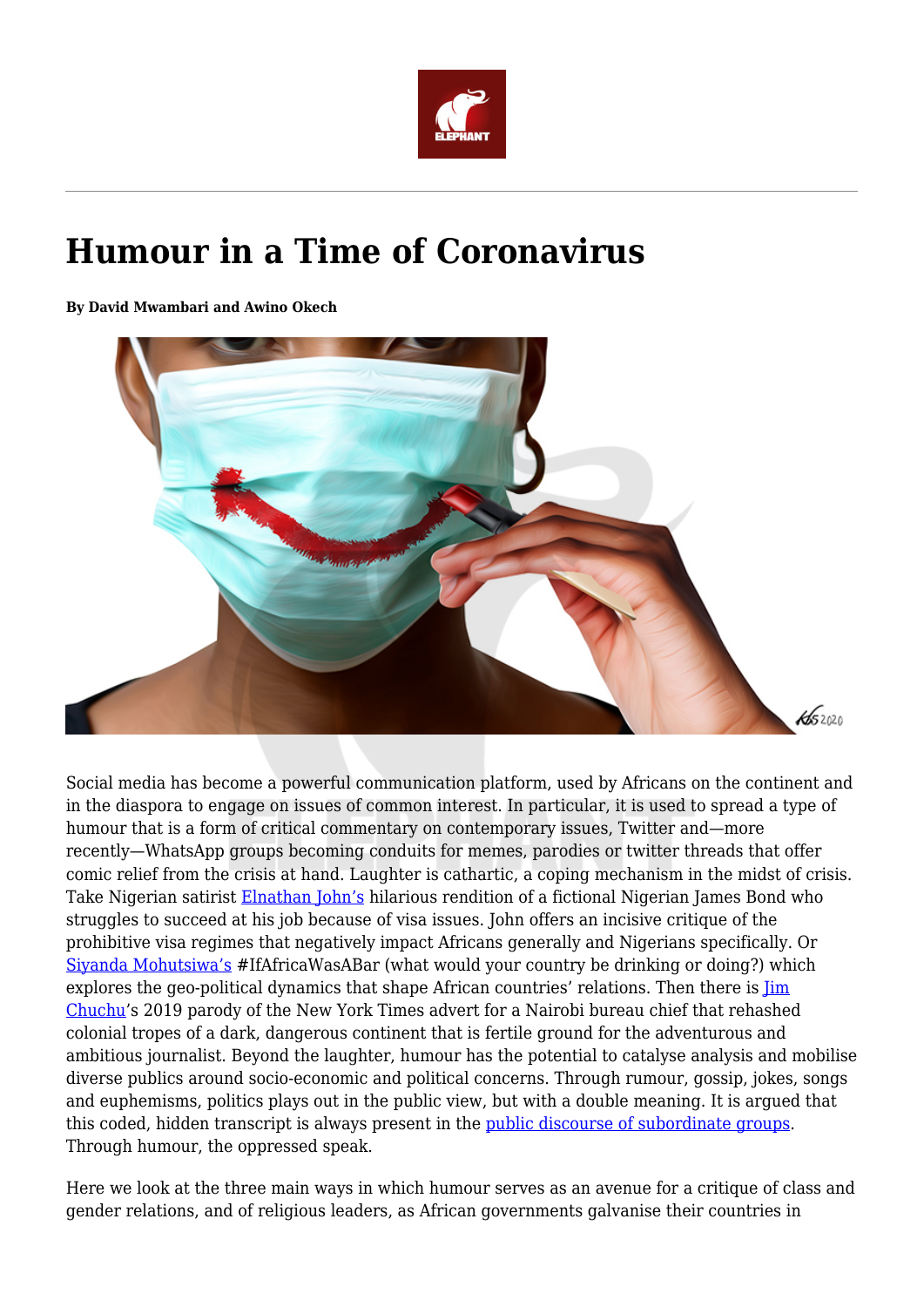response to COVID-19. To begin with, the working class has used humour to rebuke the political class and the elites**.** With the emergence of the coronavirus, the proverbial 40 days that it takes to catch a thief have passed. As one unnamed poet put it, just one "sneeze" and African politicians are flown out to [Europe or the United States for medical check-ups.](https://theconversation.com/african-politicians-seeking-medical-help-abroad-is-shameful-and-harms-health-care-82771) With Europe as the epicentre of the global pandemic, the political elites in Africa have no option but to confront their failure to invest in equitable, quality healthcare systems. The key question now is: "Where will you go now since you did not bother to build local hospitals and the virus seems to be taking the rich first?". In another stinging joke that takes aim at the middle class, a man who looks poor is crying and asking if he will die from an illness from abroad yet he has no passport. The passport, a signifier of the mobility of middle class Africans, in this case ceases to become a marker of "progress" and becomes instead a purveyor of problems. The problems generated by the economically and socially mobile often have a ripple effect on those whose mobility is curtailed by gaping economic inequalities. COVID-19 has been described as the great equaliser not because everyone can get it but because protecting yourself without securing the protection of others is no security at all. Dealing with the spread of the virus is not about protecting a few to the exclusion of the many. So long as the majority continue to be exposed to the coronavirus the wealthy are not safe. This is the equaliser. In this context, humour is used to re-ignite longstanding critiques of failed leadership. Jokes emerging out of a collective memory of ongoing struggles are used to "revolt" against states debilitated by grand corruption.

Secondly, a series of jokes, memes and videos circulating during this period have brought to the fore the reality of gender inequality and the pervasiveness of gender stereotypes as a driver of inequality. In these jokes, we see gender roles and stereotypes reinforced and often circulated without commentary. A few worth mentioning here include a photo of a man relaxing on a mattress on the roof of what looks like a modest house in a rural area. The photo implies that he is bored of being in the house with his family and chooses to be on the roof as he is constrained at home. A video clip shows a man calculating the cost of items brought home from the market by his wife, arguing that he has finally found time to check how much is being used at home. Images of children making the house untidy as they stay at home with their bored fathers have also been shared. Collectively, they normalise the sexist view that a woman's place is in the private sphere while a man's is in the public arena. An important commentary that underpins these jokes about men feeling locked in is a view of heterosexual relationships that construes them to be transactional in nature. These transactions are based on a neat and false dichotomy where women produce children, men provide money, women nag and constrain men's freedom and there is little else in between. In one video, a man quickly chooses a second, unspoken, option when the first option presented is to go into quarantine with his wife and children. This video illustrates longstanding debates about the perception of marriage as a union that one must subscribe to but which men have a way out of at any given moment. Women on the other hand are required to stay within their marriages and work at them, demanding meaningful communication and companionship, which is viewed as a burden by their male partners.

A final subliminal message communicated in these videos is the issue of domestic violence. Violence against women as we know is not [just physical but it can also be psychological, including controlling](https://www.who.int/news-room/fact-sheets/detail/violence-against-women) [behaviour.](https://www.who.int/news-room/fact-sheets/detail/violence-against-women) What is passed off as a joke about budget accountability in the household is in fact indicative of potential or actual domestic violence normalised as men needing to see where their money goes.

Other videos offer a commentary on the prevalence of sexual violence in society. In one video, a group of men is praying for a sick woman in the theatrical manner employed in televised miracle healing sessions. They ask the woman, whom they are touching inappropriately, "what are you suffering from sister?". In a soft, somber voice, she says, "I have coronavirus", at which point the preachers run away. On the surface this could be viewed as a critique of charlatans who claim to have the power to heal. However, there is another story here, that of sexual abuse in religious